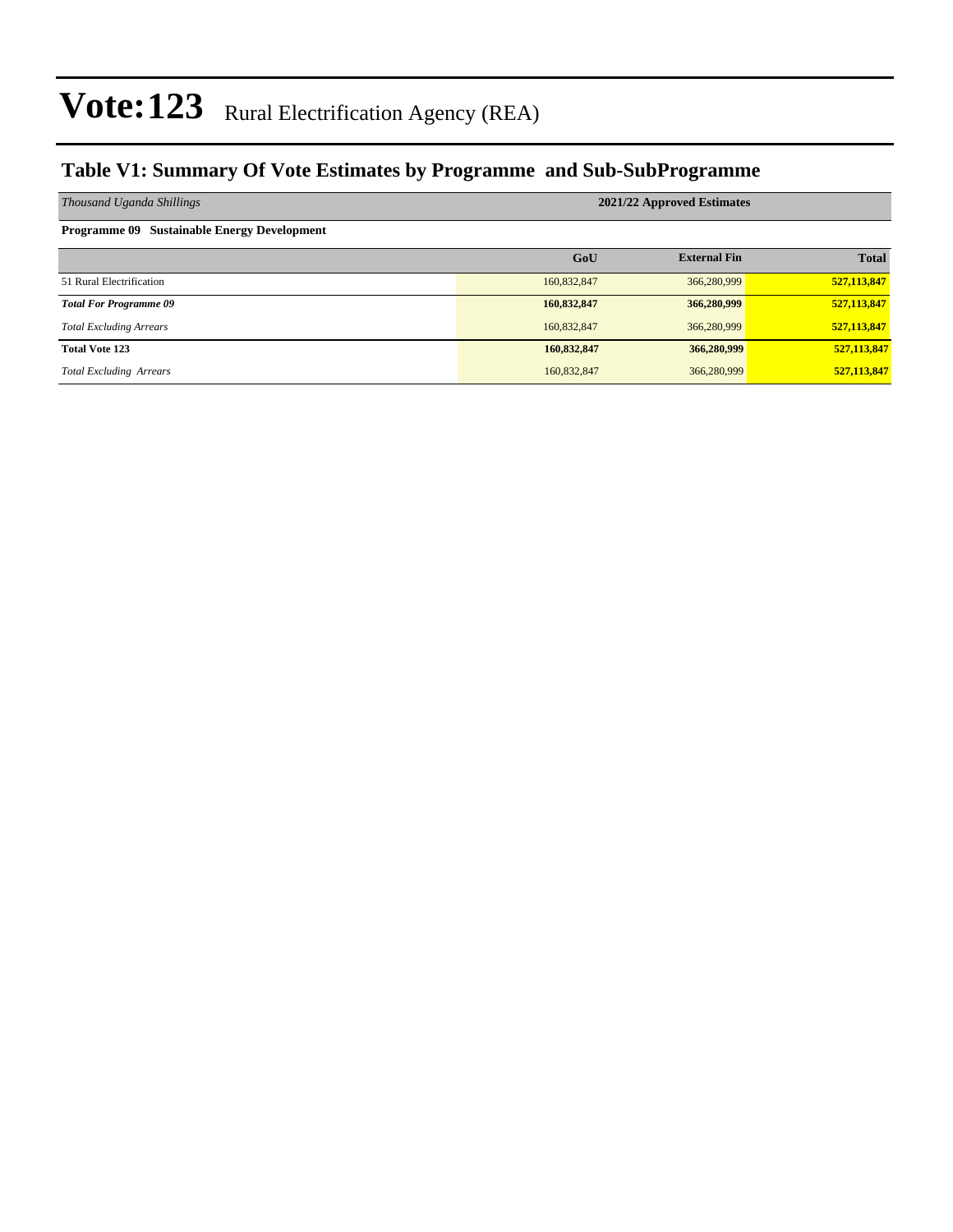### **Table V2: Summary Of Vote Estimates by Sub-SubProgramme,Department and Project**

| Thousand Uganda Shillings                                                                           |                  | 2020/21 Approved Budget |                  | 2021/22 Approved Estimates |                  |                               |              |
|-----------------------------------------------------------------------------------------------------|------------------|-------------------------|------------------|----------------------------|------------------|-------------------------------|--------------|
| <b>Sub-SubProgramme 51 Rural Electrification</b>                                                    |                  |                         |                  |                            |                  |                               |              |
| <b>Recurrent Budget Estimates</b>                                                                   | <b>Wage</b>      | <b>Non-Wage</b>         | <b>AIA</b>       | <b>Total</b>               | <b>Wage</b>      | Non-Wage                      | <b>Total</b> |
| 01 Rural Electrification Management                                                                 | 15,813,208       | 22,503,415              | $\boldsymbol{0}$ | 38,316,623                 | 15,813,208       | 16,880,298                    | 32,693,506   |
| <b>Total Recurrent Budget Estimates for Sub-</b><br><b>SubProgramme</b>                             | 15,813,208       | 22,503,415              | $\bf{0}$         | 38,316,623                 | 15,813,208       | 16,880,298                    | 32,693,506   |
| <b>Development Budget Estimates</b>                                                                 | <b>GoU Dev't</b> | <b>External Fin</b>     | <b>AIA</b>       | <b>Total</b>               |                  | <b>GoU Dev't External Fin</b> | <b>Total</b> |
| 1262 Rural Electrification Project                                                                  | 118,139,341      | 56,094,416              | $\mathbf{0}$     | 174,233,757                | 116,704,473      | $\overline{0}$                | 116,704,473  |
| 1354 Grid Rural Electrification Project IDB I - Rural<br>Electrification                            | $\boldsymbol{0}$ | 5,701,702               | $\boldsymbol{0}$ | 5,701,702                  | $\Omega$         | $\Omega$                      | $\bf{0}$     |
| 1428 Energy for Rural Transformation (ERT) Phase III                                                | $\overline{0}$   | 173,147,900             | $\mathbf{0}$     | 173,147,900                | $\boldsymbol{0}$ | 57,181,444                    | 57,181,444   |
| 1516 Construction of the 33KV Distribution Lines in<br>Kayunga, Kamuli and Kalungi Service Stations | $\boldsymbol{0}$ | 3,819,781               | $\boldsymbol{0}$ | 3,819,781                  | $\mathbf{0}$     | $\Omega$                      | $\bf{0}$     |
| 1517 Bridging the demand gap through the accelerated rural<br>electrification Programme (TBEA)      | 10,000,000       | 112,092,972             | $\mathbf{0}$     | 122,092,972                | 10,000,000       | 196,815,993                   | 206,815,993  |
| 1518 Uganda Rural Electrification Access Project (UREAP)                                            | $\Omega$         | 157,410,000             | $\Omega$         | 157,410,000                | $\mathbf{0}$     | 112,283,563                   | 112,283,563  |
| 1753 Retooling of Rural Electrification Authority                                                   | $\mathbf{0}$     | $\mathbf{0}$            | $\mathbf{0}$     | $\bf{0}$                   | 1,434,868        | $\Omega$                      | 1,434,868    |
| <b>Total Development Budget Estimates for Sub-</b><br><b>SubProgramme</b>                           | 128,139,341      | 508,266,771             | 0                | 636,406,112                | 128,139,341      | 366,280,999                   | 494,420,340  |
|                                                                                                     | GoU              | <b>External Fin</b>     | <b>AIA</b>       | <b>Total</b>               | GoU              | <b>External Fin</b>           | <b>Total</b> |
| <b>Total For Sub-SubProgramme 51</b>                                                                | 166,455,964      | 508,266,771             | $\bf{0}$         | 674,722,735                | 160,832,847      | 366,280,999                   | 527,113,847  |
| <b>Total Excluding Arrears</b>                                                                      | 166,455,964      | 508,266,771             | $\mathbf{0}$     | 674,722,735                | 160,832,847      | 366,280,999                   | 527,113,847  |
| <b>Total Vote 123</b>                                                                               | 166,455,964      | 508,266,771             | $\bf{0}$         | 674,722,735                | 160,832,847      | 366,280,999                   | 527,113,847  |
| <b>Total Excluding Arrears</b>                                                                      | 166,455,964      | 508,266,771             | $\overline{0}$   | 674,722,735                | 160,832,847      | 366,280,999                   | 527,113,847  |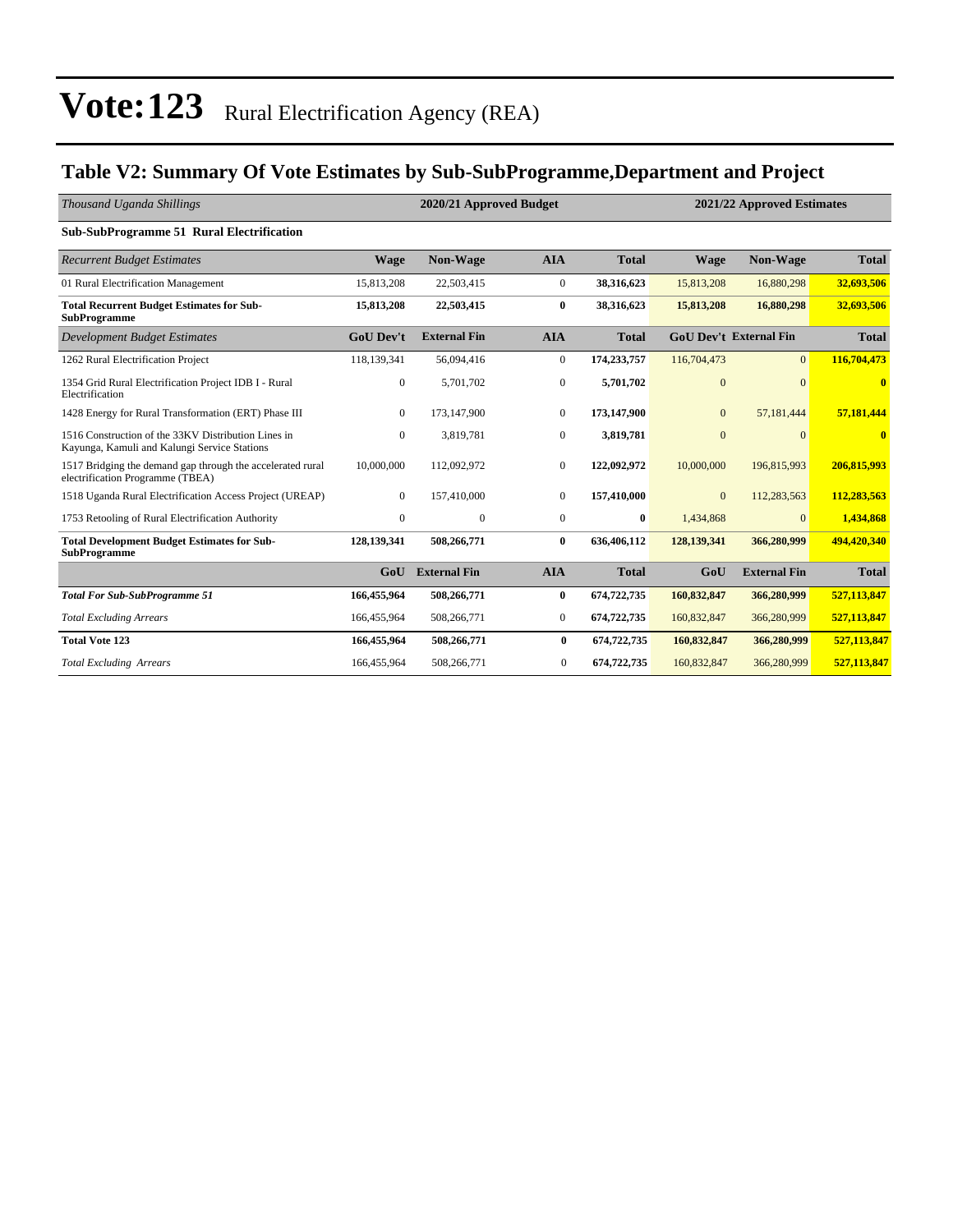### **Table V3: Summary Vote Estimates by Item**

| Thousand Uganda Shillings                                     |             | 2020/21 Approved Budget |                  |              | 2021/22 Approved Estimates |                     |              |  |
|---------------------------------------------------------------|-------------|-------------------------|------------------|--------------|----------------------------|---------------------|--------------|--|
|                                                               | GoU         | <b>External Fin</b>     | <b>AIA</b>       | <b>Total</b> | GoU                        | <b>External Fin</b> | <b>Total</b> |  |
| <b>Employees, Goods and Services (Outputs Provided)</b>       | 38,316,623  | $\bf{0}$                | $\boldsymbol{0}$ | 38,316,623   | 32,693,506                 | $\bf{0}$            | 32,693,506   |  |
| 211102 Contract Staff Salaries                                | 15,813,208  | $\bf{0}$                | $\bf{0}$         | 15,813,208   | 15,813,208                 | $\bf{0}$            | 15,813,208   |  |
| 211103 Allowances (Inc. Casuals, Temporary)                   | 940,770     | $\bf{0}$                | $\bf{0}$         | 940,770      | 470,385                    | $\bf{0}$            | 470,385      |  |
| 212101 Social Security Contributions                          | 1,970,668   | $\bf{0}$                | $\bf{0}$         | 1,970,668    | 1,976,651                  | $\bf{0}$            | 1,976,651    |  |
| 213001 Medical expenses (To employees)                        | 457,707     | $\bf{0}$                | $\bf{0}$         | 457,707      | 457,707                    | $\bf{0}$            | 457,707      |  |
| 213002 Incapacity, death benefits and funeral expenses        | 70,000      | $\bf{0}$                | $\bf{0}$         | 70,000       | 70,000                     | $\bf{0}$            | 70,000       |  |
| 213004 Gratuity Expenses                                      | 3,896,682   | $\bf{0}$                | $\bf{0}$         | 3,896,682    | 3,953,302                  | $\bf{0}$            | 3,953,302    |  |
| 221001 Advertising and Public Relations                       | 454,100     | $\bf{0}$                | $\bf{0}$         | 454,100      | 1,325,128                  | $\bf{0}$            | 1,325,128    |  |
| 221002 Workshops and Seminars                                 | 591,620     | $\bf{0}$                | $\bf{0}$         | 591,620      | 265,973                    | $\bf{0}$            | 265,973      |  |
| 221003 Staff Training                                         | 394,870     | $\bf{0}$                | $\bf{0}$         | 394,870      | 115,625                    | $\bf{0}$            | 115,625      |  |
| 221004 Recruitment Expenses                                   | 8,380       | $\bf{0}$                | $\bf{0}$         | 8,380        | 8,380                      | $\bf{0}$            | 8,380        |  |
| 221005 Hire of Venue (chairs, projector, etc)                 | 120,000     | $\bf{0}$                | $\bf{0}$         | 120,000      | 20,000                     | $\bf{0}$            | 20,000       |  |
| 221007 Books, Periodicals & Newspapers                        | 53,440      | $\bf{0}$                | $\bf{0}$         | 53,440       | 53,440                     | $\bf{0}$            | 53,440       |  |
| 221008 Computer supplies and Information Technology<br>(TT)   | 422,066     | $\bf{0}$                | $\bf{0}$         | 422,066      | 358,665                    | $\bf{0}$            | 358,665      |  |
| 221009 Welfare and Entertainment                              | 208,000     | $\bf{0}$                | $\bf{0}$         | 208,000      | 208,000                    | $\bf{0}$            | 208,000      |  |
| 221010 Special Meals and Drinks                               | 32,760      | $\bf{0}$                | $\bf{0}$         | 32,760       | 32,760                     | $\boldsymbol{0}$    | 32,760       |  |
| 221011 Printing, Stationery, Photocopying and Binding         | 288,592     | $\bf{0}$                | $\bf{0}$         | 288,592      | 318,000                    | $\bf{0}$            | 318,000      |  |
| 221012 Small Office Equipment                                 | 60,000      | $\bf{0}$                | $\bf{0}$         | 60,000       | 60,000                     | $\bf{0}$            | 60,000       |  |
| 221014 Bank Charges and other Bank related costs              | 50,000      | $\bf{0}$                | $\bf{0}$         | 50,000       | 50,000                     | $\bf{0}$            | 50,000       |  |
| 221016 IFMS Recurrent costs                                   | 67,550      | $\bf{0}$                | $\bf{0}$         | 67,550       | 67,550                     | $\bf{0}$            | 67,550       |  |
| 221017 Subscriptions                                          | 32,600      | $\bf{0}$                | $\bf{0}$         | 32,600       | 32,500                     | $\bf{0}$            | 32,500       |  |
| 222001 Telecommunications                                     | 184,800     | $\bf{0}$                | $\bf{0}$         | 184,800      | 185,400                    | $\bf{0}$            | 185,400      |  |
| 222002 Postage and Courier                                    | 40,000      | $\bf{0}$                | $\bf{0}$         | 40,000       | 40,000                     | $\bf{0}$            | 40,000       |  |
| 223003 Rent – (Produced Assets) to private entities           | 1,519,693   | $\bf{0}$                | $\bf{0}$         | 1,519,693    | 1,519,693                  | $\bf{0}$            | 1,519,693    |  |
| 223004 Guard and Security services                            | 72,000      | $\bf{0}$                | $\bf{0}$         | 72,000       | 72,000                     | $\bf{0}$            | 72,000       |  |
| 223005 Electricity                                            | 120,000     | $\bf{0}$                | $\bf{0}$         | 120,000      | 120,000                    | $\bf{0}$            | 120,000      |  |
| 223006 Water                                                  | 24,000      | 0                       | $\bf{0}$         | 24,000       | 24,000                     | $\bf{0}$            | 24,000       |  |
| 224004 Cleaning and Sanitation                                | 114,000     | $\bf{0}$                | $\bf{0}$         | 114,000      | 114,000                    | $\bf{0}$            | 114,000      |  |
| 225001 Consultancy Services- Short term                       | 1,598,921   | $\bf{0}$                | $\bf{0}$         | 1,598,921    | 200,000                    | $\bf{0}$            | 200,000      |  |
| 226001 Insurances                                             | 180,000     | $\bf{0}$                | $\bf{0}$         | 180,000      | 270,000                    | $\bf{0}$            | 270,000      |  |
| 227001 Travel inland                                          | 2,076,836   | $\bf{0}$                | $\bf{0}$         | 2,076,836    | 1,621,636                  | $\bf{0}$            | 1,621,636    |  |
| 227002 Travel abroad                                          | 1,013,311   | 0                       | $\bf{0}$         | 1,013,311    | 370,000                    | $\bf{0}$            | 370,000      |  |
| 227004 Fuel, Lubricants and Oils                              | 497,120     | $\bf{0}$                | $\bf{0}$         | 497,120      | 447,200                    | $\bf{0}$            | 447,200      |  |
| 228002 Maintenance - Vehicles                                 | 414,060     | 0                       | $\bf{0}$         | 414,060      | 414,060                    | $\bf{0}$            | 414,060      |  |
| 228003 Maintenance – Machinery, Equipment $\&$<br>Furniture   | 25,000      | $\bf{0}$                | $\bf{0}$         | 25,000       | 25,000                     | $\bf{0}$            | 25,000       |  |
| 281504 Monitoring, Supervision & Appraisal of Capital<br>work | 3,481,154   | $\bf{0}$                | $\bf{0}$         | 3,481,154    | 1,613,244                  | $\bf{0}$            | 1,613,244    |  |
| 282104 Compensation to 3rd Parties                            | 1,022,716   | $\bf{0}$                | $\bf{0}$         | 1,022,716    | $\pmb{0}$                  | $\bf{0}$            | $\bf{0}$     |  |
| <b>Investment</b> (Capital Purchases)                         | 128,139,341 | 508,266,771             | $\bf{0}$         | 636,406,112  | 128, 139, 341              | 366,280,999         | 494,420,340  |  |
| 311101 Land                                                   | 900,000     | $\boldsymbol{0}$        | $\bf{0}$         | 900,000      | 900,000                    | $\bf{0}$            | 900,000      |  |
| 312104 Other Structures                                       | 124,962,625 | 508,266,771             | $\bf{0}$         | 633,229,396  | 125,804,473                | 366,280,999         | 492,085,473  |  |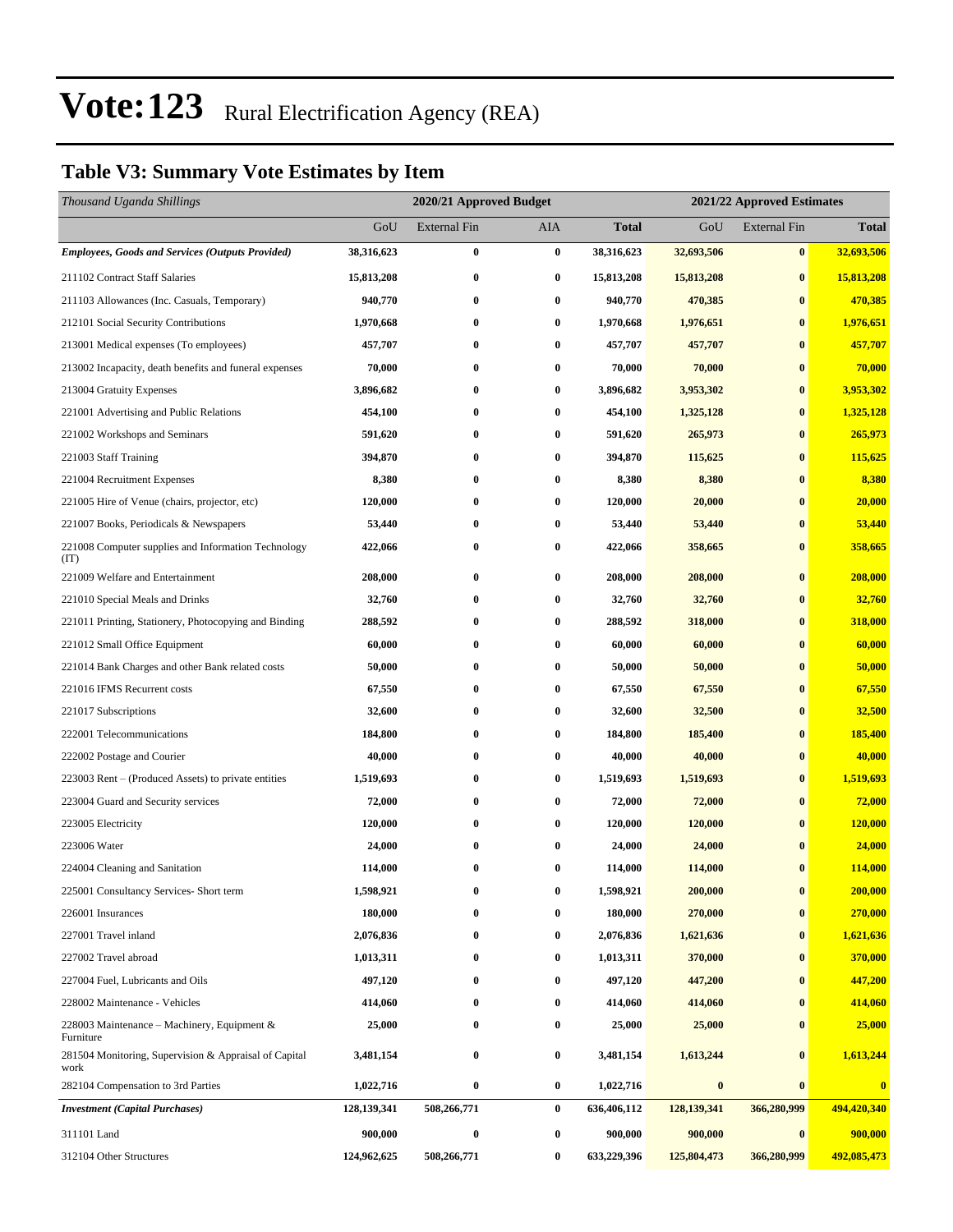| 312201 Transport Equipment     | 1.460.000   |             | 0 | 1.460.000   |             | $\mathbf{0}$ | $\mathbf{0}$ |
|--------------------------------|-------------|-------------|---|-------------|-------------|--------------|--------------|
| 312203 Furniture & Fixtures    | 194,400     |             | 0 | 194.400     | 144,550     | $\mathbf{0}$ | 144,550      |
| 312211 Office Equipment        | 50.000      |             | 0 | 50,000      | 50,000      | $\mathbf{0}$ | 50,000       |
| 312213 ICT Equipment           | 572,316     |             | 0 | 572,316     | 1.240.318   | $\mathbf{0}$ | 1,240,318    |
| <b>Grand Total Vote 123</b>    | 166,455,964 | 508,266,771 | 0 | 674,722,735 | 160,832,847 | 366,280,999  | 527,113,847  |
| <b>Total Excluding Arrears</b> | 166,455,964 | 508,266,771 |   | 674,722,735 | 160,832,847 | 366,280,999  | 527,113,847  |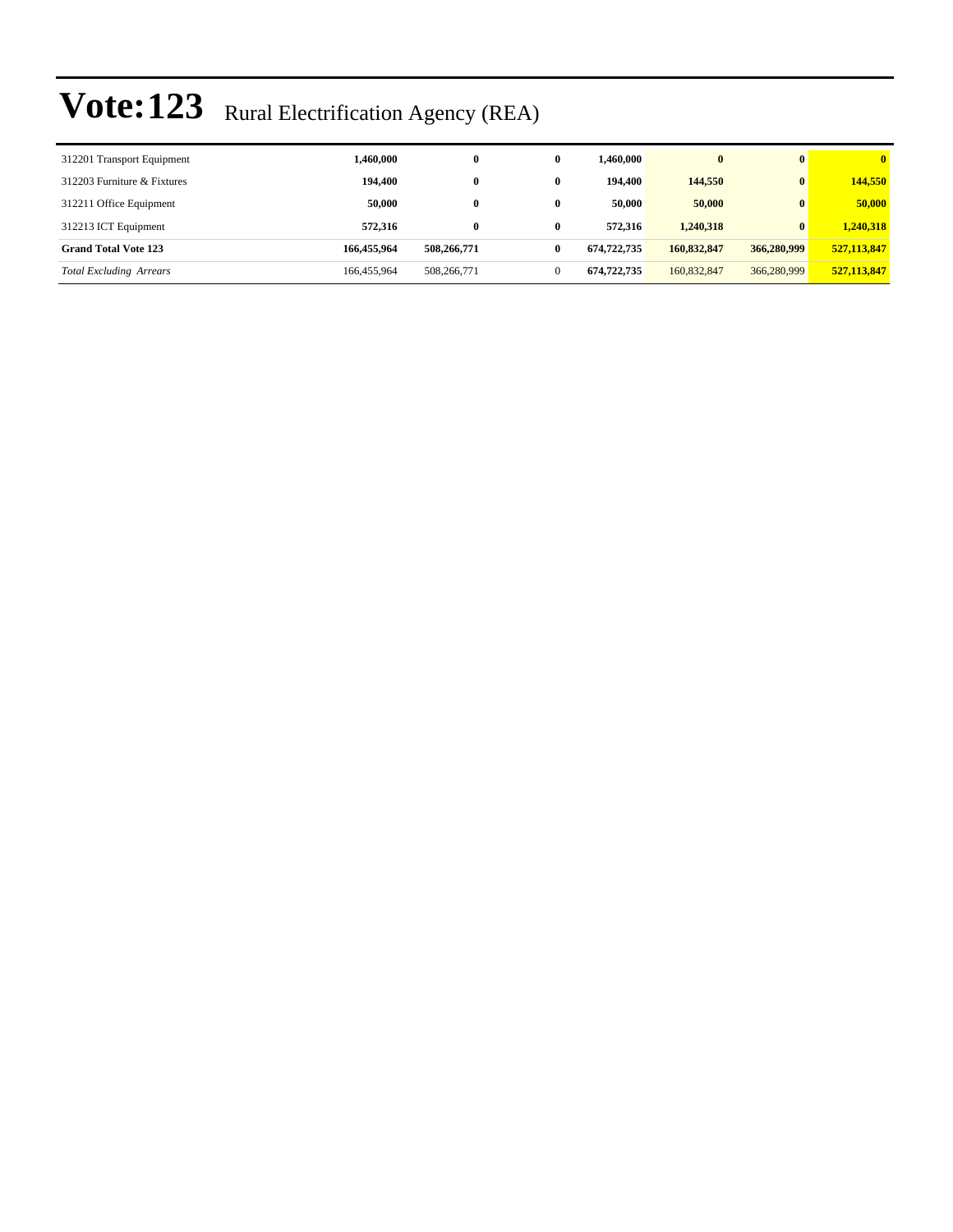### **Table V4: Detailed Estimates by Sub-SubProgramme, Department,Project and Budget Output and Item**

#### *Sub-SubProgrammme 51 Rural Electrification*

*Recurrent Budget Estimates*

#### **Department 01 Rural Electrification Management**

| Thousand Uganda Shillings                                                      |                  | 2020/21 Approved Budget |                  | 2021/22 Approved Estimates |                  |                |              |
|--------------------------------------------------------------------------------|------------------|-------------------------|------------------|----------------------------|------------------|----------------|--------------|
| <b>Outputs Provided</b>                                                        | Wage             | Non Wage                | <b>AIA</b>       | <b>Total</b>               | Wage             | Non Wage       | <b>Total</b> |
| <b>Budget Output 035101 Policy planning, monitoring, and advisory services</b> |                  |                         |                  |                            |                  |                |              |
| 211102 Contract Staff Salaries                                                 | 15,813,208       | $\boldsymbol{0}$        | $\boldsymbol{0}$ | 15,813,208                 | 15,813,208       | $\overline{0}$ | 15,813,208   |
| 211103 Allowances (Inc. Casuals, Temporary)                                    | $\boldsymbol{0}$ | 940,770                 | $\boldsymbol{0}$ | 940,770                    | $\boldsymbol{0}$ | 470,385        | 470,385      |
| 212101 Social Security Contributions                                           | $\boldsymbol{0}$ | 1,970,668               | $\boldsymbol{0}$ | 1,970,668                  | $\boldsymbol{0}$ | 1,976,651      | 1,976,651    |
| 213001 Medical expenses (To employees)                                         | $\boldsymbol{0}$ | 457,707                 | $\boldsymbol{0}$ | 457,707                    | $\boldsymbol{0}$ | 457,707        | 457,707      |
| 213002 Incapacity, death benefits and funeral expenses                         | $\boldsymbol{0}$ | 70,000                  | $\boldsymbol{0}$ | 70,000                     | $\boldsymbol{0}$ | 70,000         | 70,000       |
| 213004 Gratuity Expenses                                                       | $\boldsymbol{0}$ | 3,896,682               | $\boldsymbol{0}$ | 3,896,682                  | $\boldsymbol{0}$ | 3,953,302      | 3,953,302    |
| 221001 Advertising and Public Relations                                        | $\boldsymbol{0}$ | 454,100                 | $\boldsymbol{0}$ | 454,100                    | $\boldsymbol{0}$ | 1,325,128      | 1,325,128    |
| 221002 Workshops and Seminars                                                  | $\boldsymbol{0}$ | 591,620                 | $\boldsymbol{0}$ | 591,620                    | $\boldsymbol{0}$ | 265,973        | 265,973      |
| 221003 Staff Training                                                          | $\boldsymbol{0}$ | 394,870                 | $\boldsymbol{0}$ | 394,870                    | $\mathbf{0}$     | 115,625        | 115,625      |
| 221004 Recruitment Expenses                                                    | $\mathbf{0}$     | 8,380                   | $\boldsymbol{0}$ | 8,380                      | $\boldsymbol{0}$ | 8,380          | 8,380        |
| 221005 Hire of Venue (chairs, projector, etc)                                  | $\boldsymbol{0}$ | 120,000                 | $\boldsymbol{0}$ | 120,000                    | $\boldsymbol{0}$ | 20,000         | 20,000       |
| 221007 Books, Periodicals & Newspapers                                         | $\boldsymbol{0}$ | 53,440                  | $\boldsymbol{0}$ | 53,440                     | $\boldsymbol{0}$ | 53,440         | 53,440       |
| 221008 Computer supplies and Information Technology (IT)                       | $\boldsymbol{0}$ | 422,066                 | $\boldsymbol{0}$ | 422,066                    | $\boldsymbol{0}$ | 358,665        | 358,665      |
| 221009 Welfare and Entertainment                                               | $\boldsymbol{0}$ | 208,000                 | $\boldsymbol{0}$ | 208,000                    | $\mathbf{0}$     | 208,000        | 208,000      |
| 221010 Special Meals and Drinks                                                | $\boldsymbol{0}$ | 32,760                  | $\boldsymbol{0}$ | 32,760                     | $\boldsymbol{0}$ | 32,760         | 32,760       |
| 221011 Printing, Stationery, Photocopying and Binding                          | $\boldsymbol{0}$ | 288,592                 | $\boldsymbol{0}$ | 288,592                    | $\boldsymbol{0}$ | 318,000        | 318,000      |
| 221012 Small Office Equipment                                                  | $\boldsymbol{0}$ | 60,000                  | $\boldsymbol{0}$ | 60,000                     | $\boldsymbol{0}$ | 60,000         | 60,000       |
| 221014 Bank Charges and other Bank related costs                               | $\boldsymbol{0}$ | 50,000                  | $\boldsymbol{0}$ | 50,000                     | $\boldsymbol{0}$ | 50,000         | 50,000       |
| 221016 IFMS Recurrent costs                                                    | $\boldsymbol{0}$ | 67,550                  | $\boldsymbol{0}$ | 67,550                     | $\mathbf{0}$     | 67,550         | 67,550       |
| 221017 Subscriptions                                                           | $\boldsymbol{0}$ | 32,600                  | $\boldsymbol{0}$ | 32,600                     | $\boldsymbol{0}$ | 32,500         | 32,500       |
| 222001 Telecommunications                                                      | $\boldsymbol{0}$ | 184,800                 | $\boldsymbol{0}$ | 184,800                    | $\boldsymbol{0}$ | 185,400        | 185,400      |
| 222002 Postage and Courier                                                     | $\boldsymbol{0}$ | 40,000                  | $\boldsymbol{0}$ | 40,000                     | $\boldsymbol{0}$ | 40,000         | 40,000       |
| 223003 Rent – (Produced Assets) to private entities                            | $\boldsymbol{0}$ | 1,519,693               | $\boldsymbol{0}$ | 1,519,693                  | $\boldsymbol{0}$ | 1,519,693      | 1,519,693    |
| 223004 Guard and Security services                                             | $\boldsymbol{0}$ | 72,000                  | $\boldsymbol{0}$ | 72,000                     | $\mathbf{0}$     | 72,000         | 72,000       |
| 223005 Electricity                                                             | $\boldsymbol{0}$ | 120,000                 | $\boldsymbol{0}$ | 120,000                    | $\boldsymbol{0}$ | 120,000        | 120,000      |
| 223006 Water                                                                   | $\boldsymbol{0}$ | 24,000                  | $\boldsymbol{0}$ | 24,000                     | $\boldsymbol{0}$ | 24,000         | 24,000       |
| 224004 Cleaning and Sanitation                                                 | $\boldsymbol{0}$ | 114,000                 | $\boldsymbol{0}$ | 114,000                    | $\mathbf{0}$     | 114,000        | 114,000      |
| 225001 Consultancy Services- Short term                                        | $\boldsymbol{0}$ | 1,598,921               | $\boldsymbol{0}$ | 1,598,921                  | $\boldsymbol{0}$ | 200,000        | 200,000      |
| 226001 Insurances                                                              | $\boldsymbol{0}$ | 180,000                 | $\boldsymbol{0}$ | 180,000                    | $\boldsymbol{0}$ | 270,000        | 270,000      |
| 227001 Travel inland                                                           | $\boldsymbol{0}$ | 2,076,836               | $\boldsymbol{0}$ | 2,076,836                  | $\mathbf{0}$     | 1,621,636      | 1,621,636    |
| 227002 Travel abroad                                                           | $\boldsymbol{0}$ | 1,013,311               | $\boldsymbol{0}$ | 1,013,311                  | $\mathbf{0}$     | 370,000        | 370,000      |
| 227004 Fuel, Lubricants and Oils                                               | $\mathbf{0}$     | 497,120                 | $\boldsymbol{0}$ | 497,120                    | $\bf{0}$         | 447,200        | 447,200      |
| 228002 Maintenance - Vehicles                                                  | $\boldsymbol{0}$ | 414,060                 | $\boldsymbol{0}$ | 414,060                    | $\mathbf{0}$     | 414,060        | 414,060      |
| 228003 Maintenance – Machinery, Equipment & Furniture                          | $\boldsymbol{0}$ | 25,000                  | $\boldsymbol{0}$ | 25,000                     | $\mathbf{0}$     | 25,000         | 25,000       |
| 282104 Compensation to 3rd Parties                                             | $\boldsymbol{0}$ | 1,022,716               | $\boldsymbol{0}$ | 1,022,716                  | $\mathbf{0}$     | 0              | $\mathbf{0}$ |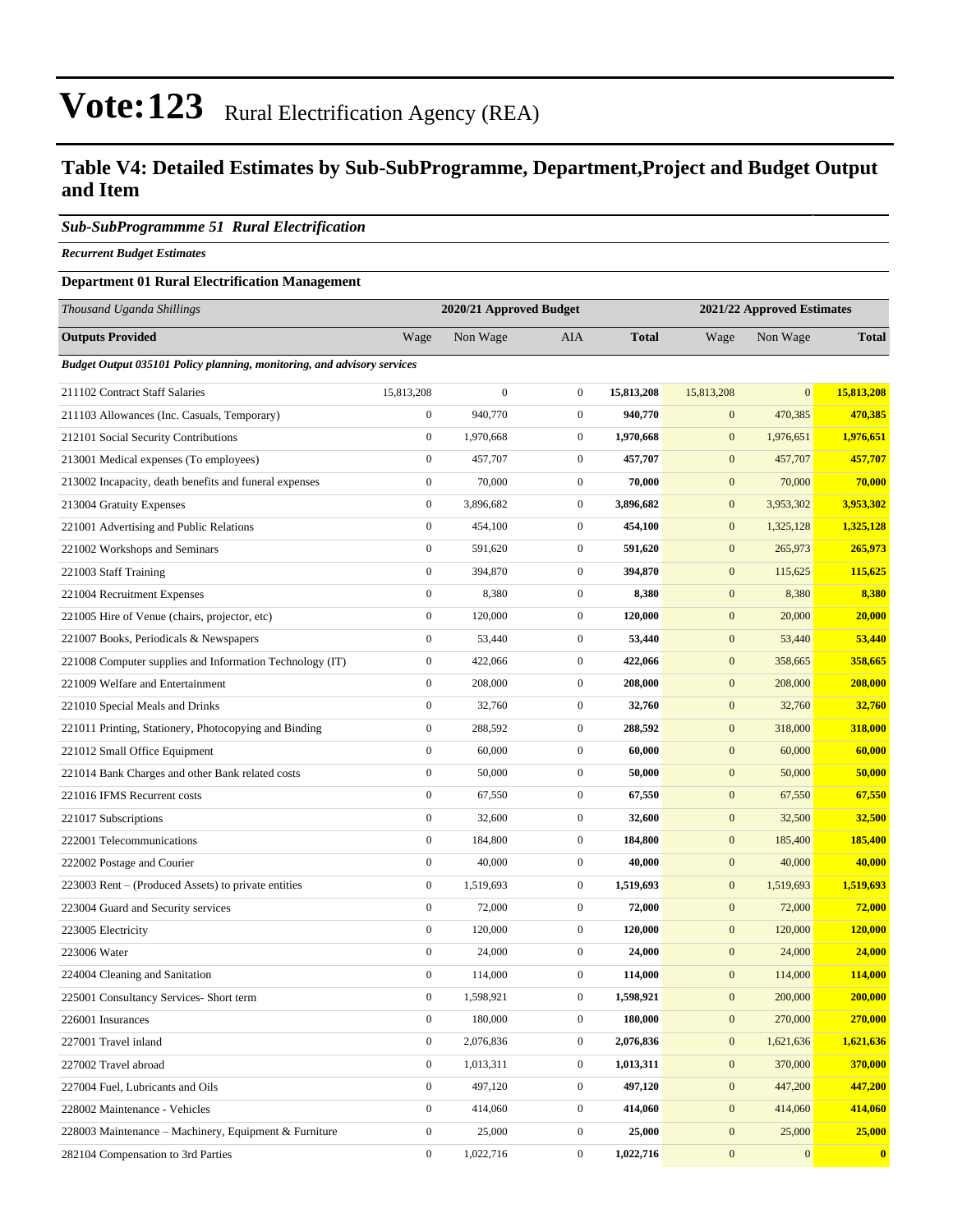| 281504 Monitoring, Supervision & Appraisal of Capital work | $\mathbf{0}$ | 3,481,154  |   | 3.481.154  | $\mathbf{0}$ | 1,613,244  | 1,613,244  |
|------------------------------------------------------------|--------------|------------|---|------------|--------------|------------|------------|
| <b>Total Cost of Budget Output 01</b>                      | 15,813,208   | 22,503,415 | 0 | 38,316,623 | 15,813,208   | 16,880,298 | 32,693,506 |
| <b>Total Cost Of Outputs Provided</b>                      | 15,813,208   | 22,503,415 | 0 | 38.316.623 | 15,813,208   | 16,880,298 | 32,693,506 |
| <b>Total Cost for Department 01</b>                        | 15,813,208   | 22,503,415 | 0 | 38,316,623 | 15,813,208   | 16,880,298 | 32,693,506 |
| <b>Total Excluding Arrears</b>                             | 15.813.208   | 22,503,415 |   | 38.316.623 | 15,813,208   | 16,880,298 | 32,693,506 |
| <b>Development Budget Estimates</b>                        |              |            |   |            |              |            |            |

#### **Project 1262 Rural Electrification Project**

| Thousand Uganda Shillings                                                           |                               | 2020/21 Approved Budget |                |              | 2021/22 Draft Estimates       |                       |                         |
|-------------------------------------------------------------------------------------|-------------------------------|-------------------------|----------------|--------------|-------------------------------|-----------------------|-------------------------|
| <b>Capital Purchases</b>                                                            | <b>GoU Dev't External Fin</b> |                         | <b>AIA</b>     | <b>Total</b> | <b>GoU</b> Dev't External Fin |                       | <b>Total</b>            |
| <b>Budget Output 035180 Construction of Rural Electrification Schemes (On-grid)</b> |                               |                         |                |              |                               |                       |                         |
| 311101 Land                                                                         | 900,000                       | $\mathbf{0}$            | $\overline{0}$ | 900,000      | 900,000                       | $\vert 0 \vert$       | 900,000                 |
| 312104 Other Structures                                                             | 114,962,625                   | 56,094,416              | $\mathbf{0}$   | 171,057,041  | 115,804,473                   | $\overline{0}$        | 115,804,473             |
| 312201 Transport Equipment                                                          | 1,460,000                     | $\mathbf{0}$            | $\mathbf{0}$   | 1,460,000    | $\mathbf{0}$                  | $\overline{0}$        | $\mathbf{0}$            |
| 312203 Furniture & Fixtures                                                         | 194,400                       | $\mathbf{0}$            | $\Omega$       | 194,400      | $\overline{0}$                | $\Omega$              | $\overline{\mathbf{0}}$ |
| 312211 Office Equipment                                                             | 50,000                        | $\mathbf{0}$            | $\mathbf{0}$   | 50,000       | $\overline{0}$                | $\mathbf{0}$          | $\overline{\mathbf{0}}$ |
| 312213 ICT Equipment                                                                | 572,316                       | $\boldsymbol{0}$        | $\overline{0}$ | 572,316      | $\boldsymbol{0}$              | $\overline{0}$        | $\mathbf{0}$            |
| <b>Total Cost Of Budget Output 035180</b>                                           | 118,139,341                   | 56,094,416              | 0              | 174,233,757  | 116,704,473                   | $\boldsymbol{\theta}$ | 116,704,473             |
| <b>Total Cost for Capital Purchases</b>                                             | 118,139,341                   | 56,094,416              | $\theta$       | 174,233,757  | 116,704,473                   | $\overline{0}$        | 116,704,473             |
| <b>Total Cost for Project: 1262</b>                                                 | 118,139,341                   | 56,094,416              | $\mathbf{0}$   | 174,233,757  | 116,704,473                   | $\overline{0}$        | 116,704,473             |
| <b>Total Excluding Arrears</b>                                                      | 118,139,341                   | 56,094,416              | $\mathbf{0}$   | 174,233,757  | 116,704,473                   | $\overline{0}$        | 116,704,473             |

**Project 1354 Grid Rural Electrification Project IDB I - Rural Electrification**

| Thousand Uganda Shillings                                                           | 2020/21 Approved Budget       |           |              |              | 2021/22 Draft Estimates       |              |                       |
|-------------------------------------------------------------------------------------|-------------------------------|-----------|--------------|--------------|-------------------------------|--------------|-----------------------|
| <b>Capital Purchases</b>                                                            | <b>GoU Dev't External Fin</b> |           | AIA          | <b>Total</b> | <b>GoU</b> Dev't External Fin |              | <b>Total</b>          |
| <b>Budget Output 035180 Construction of Rural Electrification Schemes (On-grid)</b> |                               |           |              |              |                               |              |                       |
| 312104 Other Structures                                                             | $\mathbf{0}$                  | 5.701.702 | $\mathbf{0}$ | 5.701.702    | $\mathbf{0}$                  | $\mathbf{0}$ | $\mathbf{0}$          |
| Total Cost Of Budget Output 035180                                                  | 0                             | 5,701,702 | 0            | 5,701,702    | $\boldsymbol{\theta}$         | $\theta$     | $\boldsymbol{\theta}$ |
| <b>Total Cost for Capital Purchases</b>                                             | $\mathbf{0}$                  | 5.701.702 | $\mathbf{0}$ | 5.701.702    | $\overline{0}$                | $\Omega$     | $\mathbf{0}$          |
| <b>Total Cost for Project: 1354</b>                                                 | $\mathbf{0}$                  | 5.701.702 | $\Omega$     | 5.701.702    | $\overline{0}$                | $\Omega$     | $\mathbf{0}$          |
| <b>Total Excluding Arrears</b>                                                      | $\mathbf{0}$                  | 5.701.702 | $\mathbf{0}$ | 5.701.702    | $\overline{0}$                | $\mathbf{0}$ | $\mathbf{0}$          |

#### **Project 1428 Energy for Rural Transformation (ERT) Phase III**

| Thousand Uganda Shillings                                                           | 2020/21 Approved Budget       |             |                |             | 2021/22 Draft Estimates       |            |              |  |
|-------------------------------------------------------------------------------------|-------------------------------|-------------|----------------|-------------|-------------------------------|------------|--------------|--|
| <b>Capital Purchases</b>                                                            | <b>GoU</b> Dev't External Fin |             | AIA            | Total       | <b>GoU</b> Dev't External Fin |            | <b>Total</b> |  |
| <b>Budget Output 035180 Construction of Rural Electrification Schemes (On-grid)</b> |                               |             |                |             |                               |            |              |  |
| 312104 Other Structures                                                             | $\mathbf{0}$                  | 173,147,900 | $\mathbf{0}$   | 173,147,900 | $\mathbf{0}$                  | 57.181.444 | 57,181,444   |  |
| Total Cost Of Budget Output 035180                                                  | 0                             | 173,147,900 | 0              | 173.147.900 | $\boldsymbol{\theta}$         | 57,181,444 | 57,181,444   |  |
| <b>Total Cost for Capital Purchases</b>                                             | $\mathbf{0}$                  | 173,147,900 | $\overline{0}$ | 173,147,900 | $\mathbf{0}$                  | 57.181.444 | 57,181,444   |  |
| <b>Total Cost for Project: 1428</b>                                                 | $\Omega$                      | 173,147,900 | $\Omega$       | 173,147,900 | $\mathbf{0}$                  | 57.181.444 | 57,181,444   |  |
| <b>Total Excluding Arrears</b>                                                      | $\theta$                      | 173,147,900 | $\Omega$       | 173,147,900 | $\mathbf{0}$                  | 57.181.444 | 57,181,444   |  |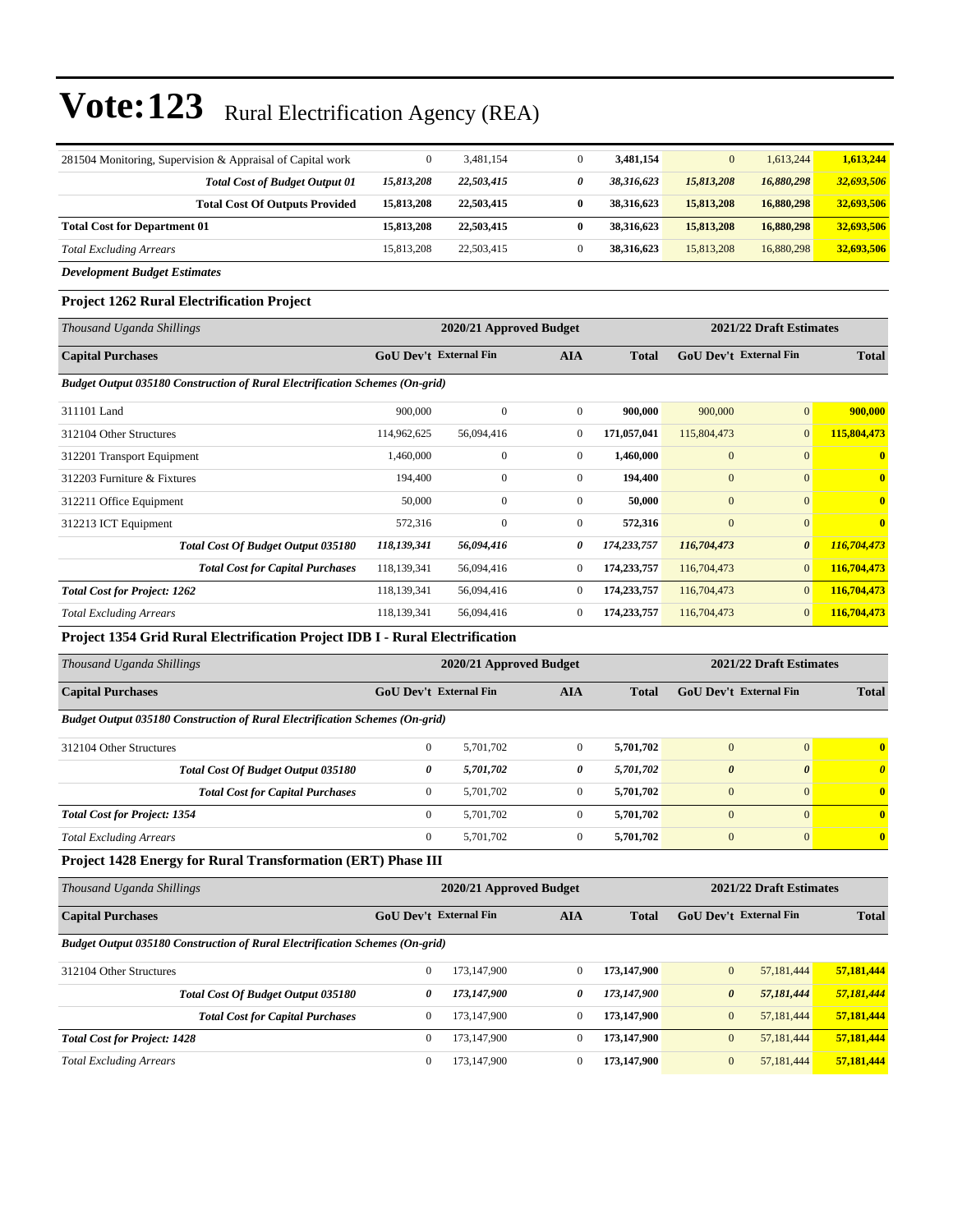| Project 1516 Construction of the 33KV Distribution Lines in Kayunga, Kamuli and Kalungi Service Stations |                               |                         |                  |                  |                               |                               |                       |  |
|----------------------------------------------------------------------------------------------------------|-------------------------------|-------------------------|------------------|------------------|-------------------------------|-------------------------------|-----------------------|--|
| Thousand Uganda Shillings                                                                                |                               | 2020/21 Approved Budget |                  |                  | 2021/22 Draft Estimates       |                               |                       |  |
| <b>Capital Purchases</b>                                                                                 | <b>GoU Dev't External Fin</b> |                         | <b>AIA</b>       | <b>Total</b>     | <b>GoU Dev't External Fin</b> |                               | <b>Total</b>          |  |
| Budget Output 035180 Construction of Rural Electrification Schemes (On-grid)                             |                               |                         |                  |                  |                               |                               |                       |  |
| 312104 Other Structures                                                                                  | $\boldsymbol{0}$              | 3,819,781               | $\boldsymbol{0}$ | 3,819,781        | $\mathbf{0}$                  | $\mathbf{0}$                  | $\bf{0}$              |  |
| Total Cost Of Budget Output 035180                                                                       | 0                             | 3,819,781               | 0                | 3,819,781        | $\boldsymbol{\theta}$         | $\pmb{\theta}$                | $\boldsymbol{\theta}$ |  |
| <b>Total Cost for Capital Purchases</b>                                                                  | $\mathbf{0}$                  | 3,819,781               | $\boldsymbol{0}$ | 3,819,781        | $\mathbf{0}$                  | $\mathbf{0}$                  | $\bf{0}$              |  |
| <b>Total Cost for Project: 1516</b>                                                                      | $\mathbf{0}$                  | 3,819,781               | $\boldsymbol{0}$ | 3,819,781        | $\mathbf{0}$                  | $\overline{0}$                | $\bf{0}$              |  |
| <b>Total Excluding Arrears</b>                                                                           | $\boldsymbol{0}$              | 3,819,781               | $\boldsymbol{0}$ | 3,819,781        | $\boldsymbol{0}$              | $\boldsymbol{0}$              | $\bf{0}$              |  |
| Project 1517 Bridging the demand gap through the accelerated rural electrification Programme (TBEA)      |                               |                         |                  |                  |                               |                               |                       |  |
| Thousand Uganda Shillings                                                                                |                               | 2020/21 Approved Budget |                  |                  | 2021/22 Draft Estimates       |                               |                       |  |
| <b>Capital Purchases</b>                                                                                 | <b>GoU Dev't External Fin</b> |                         | <b>AIA</b>       | <b>Total</b>     | GoU Dev't External Fin        |                               | <b>Total</b>          |  |
| <b>Budget Output 035180 Construction of Rural Electrification Schemes (On-grid)</b>                      |                               |                         |                  |                  |                               |                               |                       |  |
| 312104 Other Structures                                                                                  | 10,000,000                    | 112,092,972             | $\boldsymbol{0}$ | 122,092,972      | 10,000,000                    | 196,815,993                   | 206,815,993           |  |
| Total Cost Of Budget Output 035180                                                                       | 10,000,000                    | 112,092,972             | 0                | 122,092,972      | 10,000,000                    | 196,815,993                   | 206,815,993           |  |
| <b>Total Cost for Capital Purchases</b>                                                                  | 10,000,000                    | 112,092,972             | $\boldsymbol{0}$ | 122,092,972      | 10,000,000                    | 196,815,993                   | 206,815,993           |  |
| <b>Total Cost for Project: 1517</b>                                                                      | 10,000,000                    | 112,092,972             | $\boldsymbol{0}$ | 122,092,972      | 10,000,000                    | 196,815,993                   | 206,815,993           |  |
| <b>Total Excluding Arrears</b>                                                                           | 10,000,000                    | 112,092,972             | $\boldsymbol{0}$ | 122,092,972      | 10,000,000                    | 196,815,993                   | 206,815,993           |  |
| <b>Project 1518 Uganda Rural Electrification Access Project (UREAP)</b>                                  |                               |                         |                  |                  |                               |                               |                       |  |
| Thousand Uganda Shillings                                                                                | 2020/21 Approved Budget       |                         |                  |                  | 2021/22 Draft Estimates       |                               |                       |  |
| <b>Capital Purchases</b>                                                                                 | <b>GoU Dev't External Fin</b> |                         | <b>AIA</b>       | <b>Total</b>     | GoU Dev't External Fin        |                               | <b>Total</b>          |  |
| <b>Budget Output 035180 Construction of Rural Electrification Schemes (On-grid)</b>                      |                               |                         |                  |                  |                               |                               |                       |  |
| 312104 Other Structures                                                                                  | $\mathbf{0}$                  | 157,410,000             | $\boldsymbol{0}$ | 157,410,000      | $\mathbf{0}$                  | 112,283,563                   | 112,283,563           |  |
| Total Cost Of Budget Output 035180                                                                       | 0                             | 157,410,000             | 0                | 157,410,000      | $\boldsymbol{\theta}$         | 112,283,563                   | 112,283,563           |  |
| <b>Total Cost for Capital Purchases</b>                                                                  | $\mathbf{0}$                  | 157,410,000             | $\boldsymbol{0}$ | 157,410,000      | $\mathbf{0}$                  | 112,283,563                   | 112,283,563           |  |
| <b>Total Cost for Project: 1518</b>                                                                      | $\mathbf{0}$                  | 157,410,000             | $\boldsymbol{0}$ | 157,410,000      | $\mathbf{0}$                  | 112,283,563                   | 112,283,563           |  |
| <b>Total Excluding Arrears</b>                                                                           | $\mathbf{0}$                  | 157,410,000             | $\boldsymbol{0}$ | 157,410,000      | $\mathbf{0}$                  | 112,283,563                   | 112,283,563           |  |
| <b>Project 1753 Retooling of Rural Electrification Authority</b>                                         |                               |                         |                  |                  |                               |                               |                       |  |
| Thousand Uganda Shillings                                                                                |                               | 2020/21 Approved Budget |                  |                  |                               | 2021/22 Draft Estimates       |                       |  |
| <b>Capital Purchases</b>                                                                                 | <b>GoU Dev't External Fin</b> |                         | <b>AIA</b>       | Total            |                               | <b>GoU Dev't External Fin</b> | <b>Total</b>          |  |
| Budget Output 035180 Construction of Rural Electrification Schemes (On-grid)                             |                               |                         |                  |                  |                               |                               |                       |  |
| 312203 Furniture & Fixtures                                                                              | $\boldsymbol{0}$              | $\boldsymbol{0}$        | $\boldsymbol{0}$ | $\boldsymbol{0}$ | 144,550                       | $\boldsymbol{0}$              | 144,550               |  |
| 312211 Office Equipment                                                                                  | $\boldsymbol{0}$              | $\boldsymbol{0}$        | $\boldsymbol{0}$ | 0                | 50,000                        | $\mathbf{0}$                  | 50,000                |  |
| 312213 ICT Equipment                                                                                     | $\boldsymbol{0}$              | $\boldsymbol{0}$        | $\boldsymbol{0}$ | 0                | 1,240,318                     | $\boldsymbol{0}$              | 1,240,318             |  |
| Total Cost Of Budget Output 035180                                                                       | 0                             | 0                       | 0                | 0                | 1,434,868                     | 0                             | 1,434,868             |  |
| <b>Total Cost for Capital Purchases</b>                                                                  | $\boldsymbol{0}$              | $\boldsymbol{0}$        | $\boldsymbol{0}$ | $\bf{0}$         | 1,434,868                     | $\mathbf{0}$                  | 1,434,868             |  |
| <b>Total Cost for Project: 1753</b>                                                                      | $\boldsymbol{0}$              | $\boldsymbol{0}$        | $\boldsymbol{0}$ | $\bf{0}$         | 1,434,868                     | $\overline{0}$                | 1,434,868             |  |
| <b>Total Excluding Arrears</b>                                                                           | $\boldsymbol{0}$              | $\boldsymbol{0}$        | $\boldsymbol{0}$ | $\boldsymbol{0}$ | 1,434,868                     | $\mathbf{0}$                  | 1,434,868             |  |
|                                                                                                          | GoU                           | <b>External Fin</b>     | <b>AIA</b>       | <b>Total</b>     | GoU                           | <b>External Fin</b>           | <b>Total</b>          |  |
| <b>Total Cost for Sub-SubProgramme 51</b>                                                                | 166,455,964                   | 508,266,771             | 0                | 674,722,735      | 160,832,847                   | 366,280,999                   | 527,113,847           |  |
| <b>Total Excluding Arrears</b>                                                                           | 166,455,964                   | 508,266,771             | 0                | 674,722,735      | 160,832,847                   | 366,280,999                   | 527,113,847           |  |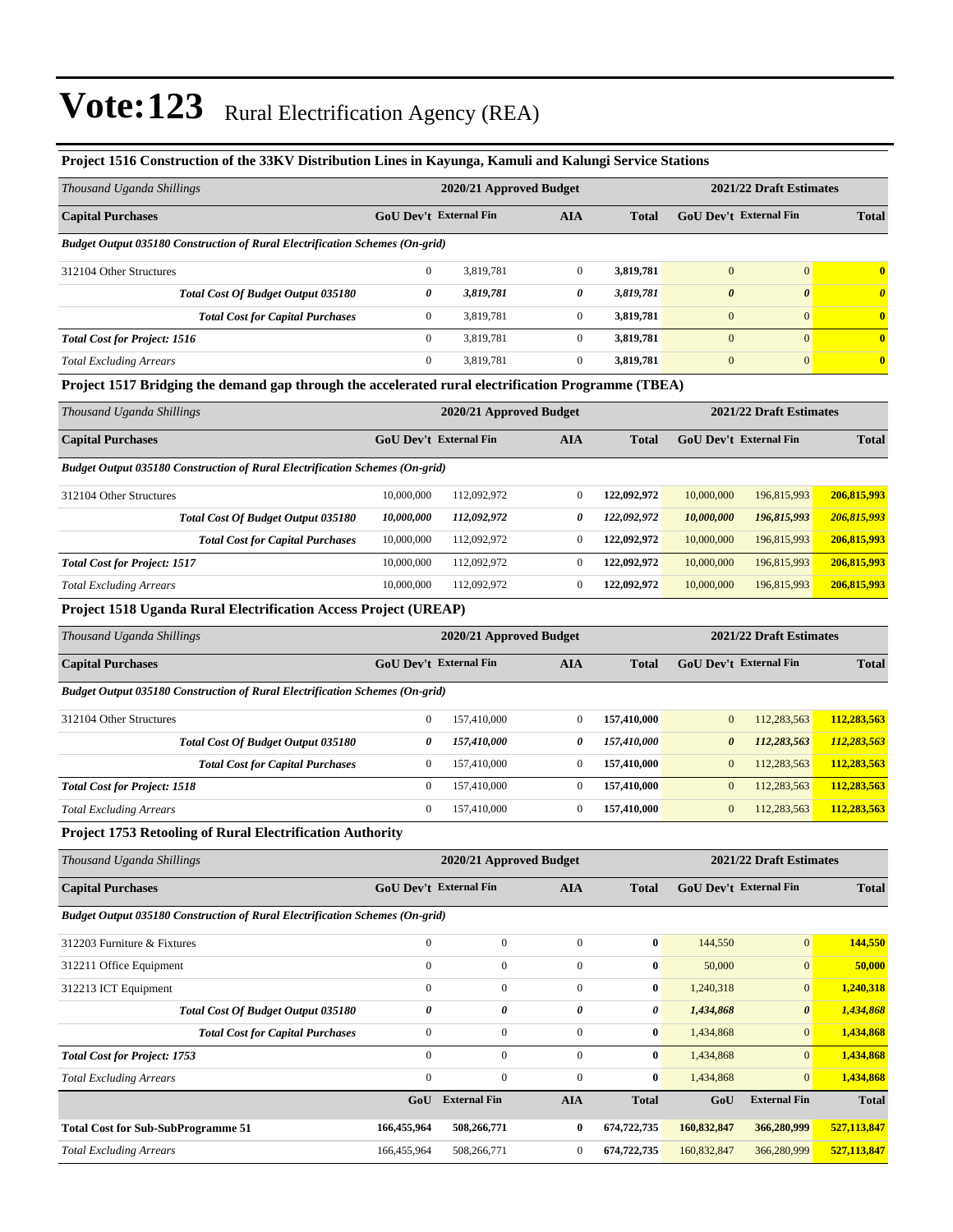|                                 | GoU         | <b>External Fin</b> | AIA | <b>Total</b> | GoU         | <b>External Fin.</b> | <b>Total</b> |
|---------------------------------|-------------|---------------------|-----|--------------|-------------|----------------------|--------------|
| <b>Grand Total for Vote 123</b> | 166,455,964 | 508,266,771         |     | 674,722,735  | 160,832,847 | 366,280,999          | 527,113,847  |
| <b>Total Excluding Arrears</b>  | 166,455,964 | 508,266,771         |     | 674,722,735  | 160,832,847 | 366,280,999          | 527,113,847  |